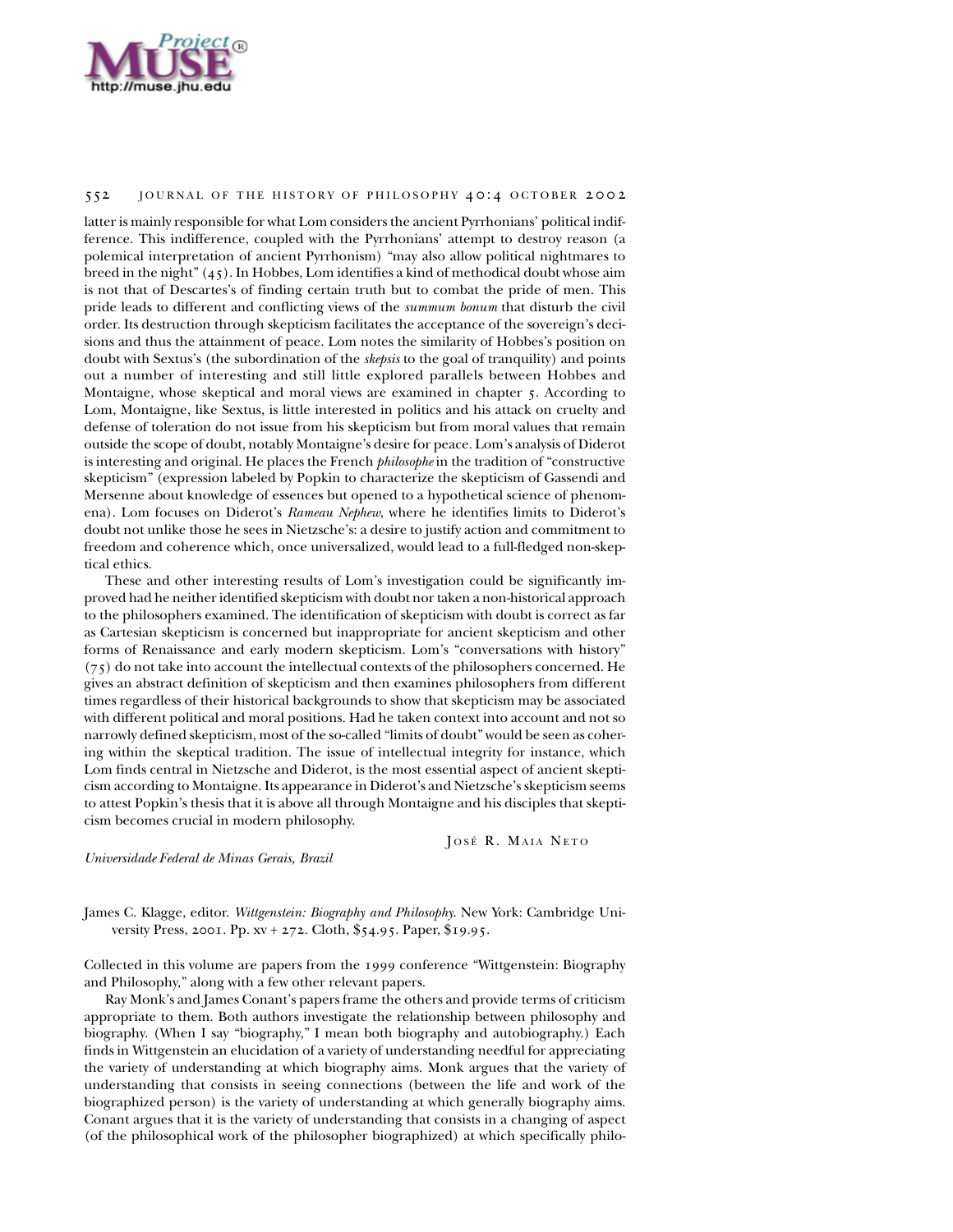## BOOK REVIEWS 553

sophical biography aims. Each of these *Philosophical Investigations* varieties of understanding is among the conceptual inheritors of the *Tractatus* notion of showing. (That notion does not die conceptually intestate in the *Tractatus*.) Much might be said about the filaments of relation that run among *Tractatus* showing and the two *Philosophical Investigations* varieties of understanding, but I'll not say it here. I will say that the arguments of Monk and Conant are convincing. Wittgenstein is a fitting *subject for* biography and philosophical biography, and his philosophical work is needful for the *subjects of* biography and philosophical biography. So this volume is justified; it is not concessive to the cult of personality that has formed around Wittgenstein.

The distinction between biography and philosophical biography emerges in Monk's paper. But the notion of philosophical biography develops fully in Conant's: philosophical biography is "a mode of representation of the life of an individual philosopher that aspires to facilitate the understanding of that individual qua philosopher" (16). It depicts a philosopher's life in order to confer "a sort of understanding that itself has a claim to being termed *philosophical*" (16). Conant distinguishes two responses to philosophical biography, the reductivist's and the compartmentalist's. The reductivist favors philosophical biography, but believes that philosophical biography aims at finding the secret of the philosopher's work. The secret, for the reductivist, is external to the philosopher's work: some fact about the philosopher's upbringing (e.g., Schopenhauer's troubled relationship with his mother) or physical or psychological limitations (e.g., Wittgenstein's putative dyslexia) or sexuality or class (e.g., Foucault's homosexuality). Although the reductivist treats such facts as the near end of an Ariadne's thread running through the philosopher's work, such facts look too external to be a proper guide. So it is easy to reject reductivism for compartmentalism for treating all external facts about the philosopher as irrelevant to the philosopher's work. ("Philosopher X lived and wrote. Now look at her argument.") The result is a "deadlock": either we think that the understanding of the philosopher's work lies "wholly outside" the work or "wholly inside" it (19). To break the deadlock, we have to reject its *nisus formativus* the idea that the question of the possibility of philosophical biography requires a general answer. We should instead work philosopher-by-philosopher, conceding that there is no obvious relationship between the philosopher's work and life (as there arguably was in ancient philosophy), and considering what type of intimacy, if any, there might be between the two for a particular philosopher.

I rehearse Conant's details because they provide a useful way of responding to other papers in the volume. Monk's paper is a paper by a working philosophical biographer. Monk's concern with the understanding sought in biography leads him to be concerned with the limitations of philosophical biography and his own limitations as a philosophical biographer. Kelly Hamilton's paper minutely investigates the connections between Wittgenstein's training as an engineer and his Picture Theory. However, Hamilton tends to reductivism: Wittgenstein's training is too much the external secret to understanding the Picture Theory; the relata are not brought into the intimacy that would make the details most interesting. Louis Sass's paper is too wide-ranging to be briefly summarized, but in it Sass works to find a non-reductivist connection between Wittgenstein's response to his personal disquietudes and his response to philosophical disquietudes. Alfred Nordmann's paper provides a manageable piece of philosophical biography: Nordmann argues that the movements of thought displayed in Wittgenstein's 1930s diaries are internal to the movements of thought displayed in his philosophical writings. Joachim Schultz's paper follows Nordmann's, but does not progress as far. Schultz's interest is the connection between Wittgenstein's letters and his philosophical work. But Schultz never leaves biography and moves successfully into philosophical biography. Hans-Johann Glock's paper appeals to Wittgenstein's intellectual biography in order to establish a "Rationalist" Wittgenstein. Glock's intellectual biography is not philosophical biography. His exposition of "Irrationalist" interpreters of Wittgenstein is confused, and the confusion predictably infects his exposition of his "Rationalist" interpretation. The volume ends with two papers on Wittgenstein's Jewishness, one by Brian McGuinness and one by David Stern. McGuinness's paper has no ambition to philosophical biography—it is straight biography,